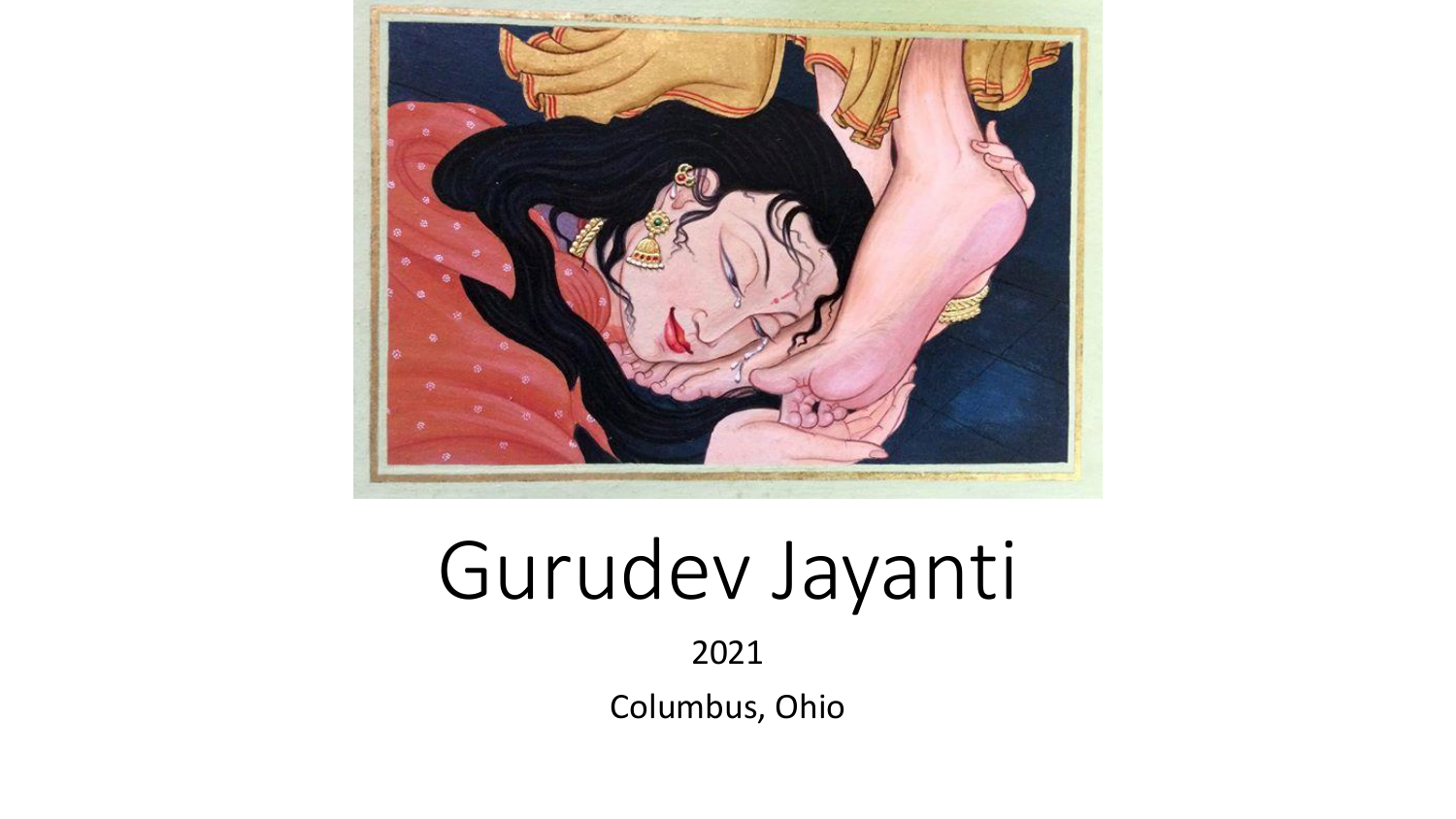## Who is Guru?

- गुरु = the remover of darkness/ignorance.
- In the tradition, there is no such thing as independent study.
- Guru is needed to decode the import of the Upaniṣadic mantra-s. For us to be able to explore the wealth of meaning these mantra-s contain, to plunge into the depth of the Knowledge of the Self and be lifted from saṁsāra, the Guru is the key.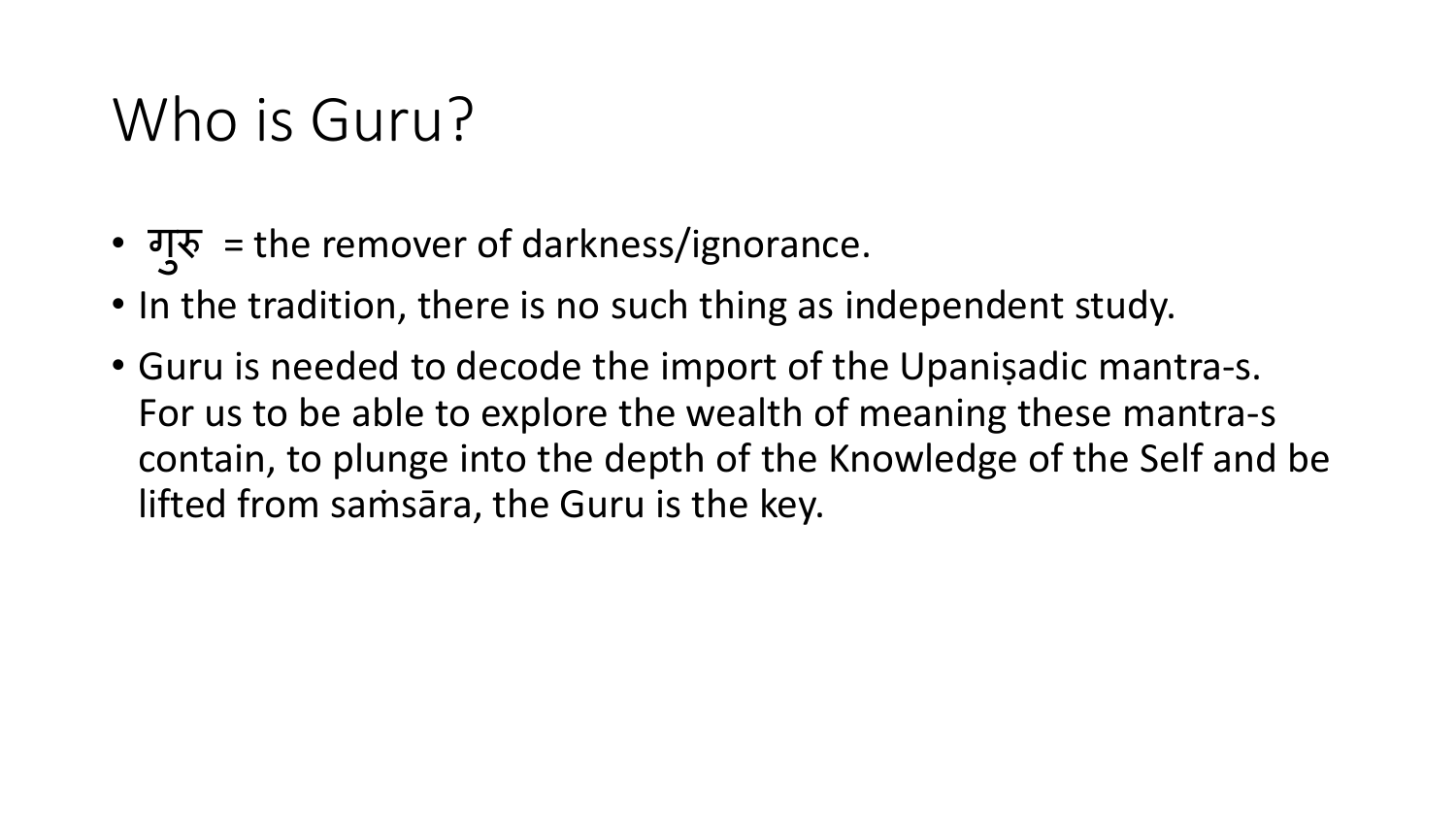## Guru is a Gift from God

- Rāmacaritamānasa Uttara Kāṇḍa: Bhagavān Rāma in said that He provides 3 gifts –
- 1. raft to cross saṁsāra (human body)
- 2. favourable winds (God's grace),
- 3. helmsman (ācārya to steer/guide us out of saṁsāra).
- Guru is a gift from God. Receive him with utmost reverence, humility and gratitude. He is the key to mokṣa.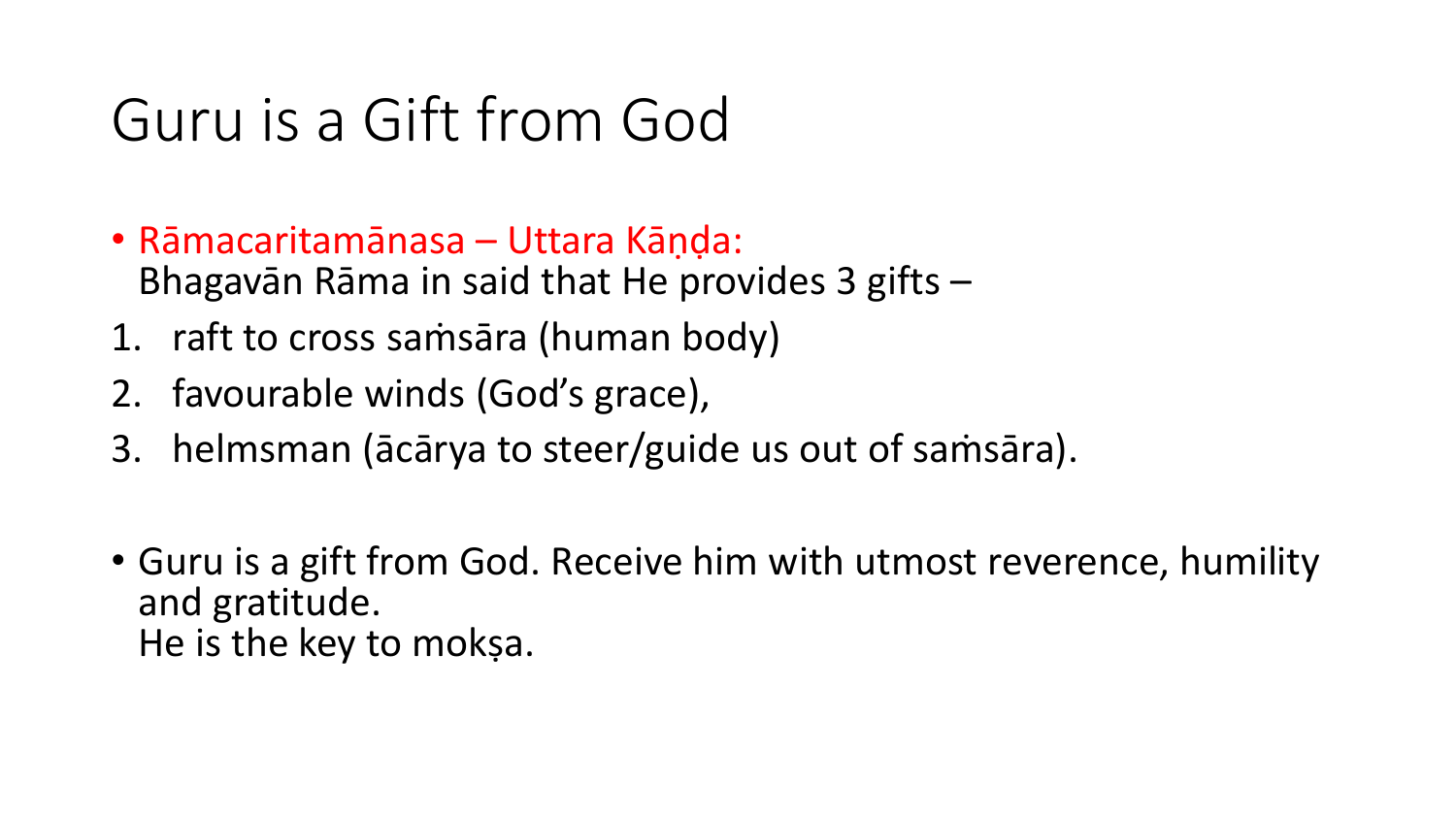### Guru Prasāda

- We not only need Isvara anugraha (God's grace), we also need the grace of the Guru. For this reason, we worship the Guru.
- Power of Guru Prasād:

Rāmacaritamānasa: Kākabhuśuṇḍi in previous human form disregarded his Guru. Bhagavān Śiva cursed that he will live for many cycles of creation. The Guru then prayed to Bhagavān Śiva to forgive the śiṣya in the hymn we call Rudrāṣṭakam. Then Bhagavān Śiva turned curse into a boon that he will get to see the birth of Bhagavān Rāma in all cycles of creation.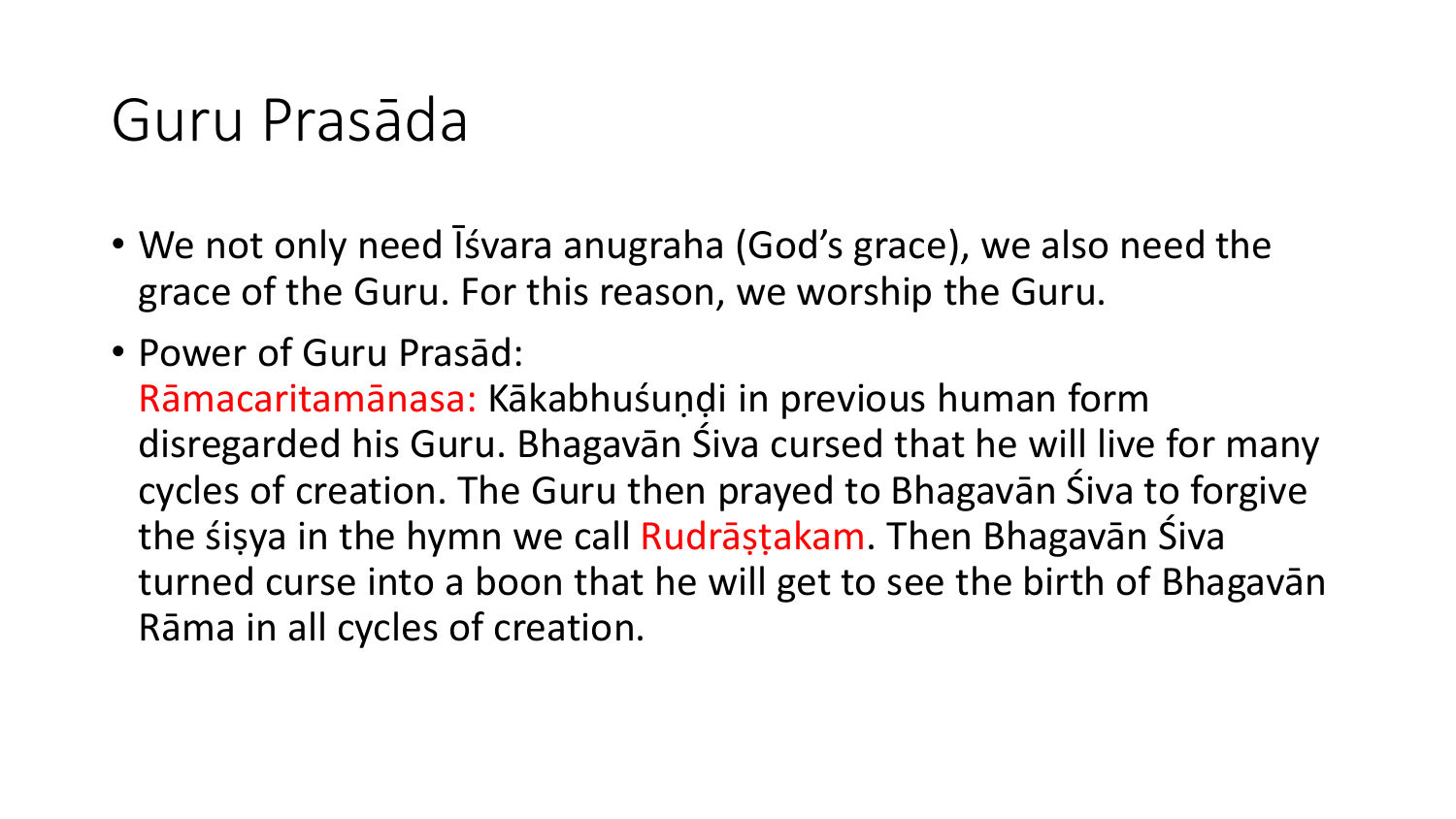## Guru Bhakti

- For worshipping the Guru, we need some Guru Bhakti. Devotion for the Guru takes multiple forms:
- 1. Guru Sevā = pratidinam tat pādukā sevyatam = Everyday serve the sandals of the Guru means not only catering to his physical needs. It means doing as he instructs, and in so doing our Sādhana Catuṣṭaya and Citta Śuddhi will continue to grow manifold.
- 2. Guru Pādukā Pūjā means revering the Knowledge which he stands on, which he abides in, and learning to abide in that Knowledge ourselves.
- 3. Guru Dakṣiṇa means sharing the Knowledge which he imparted.